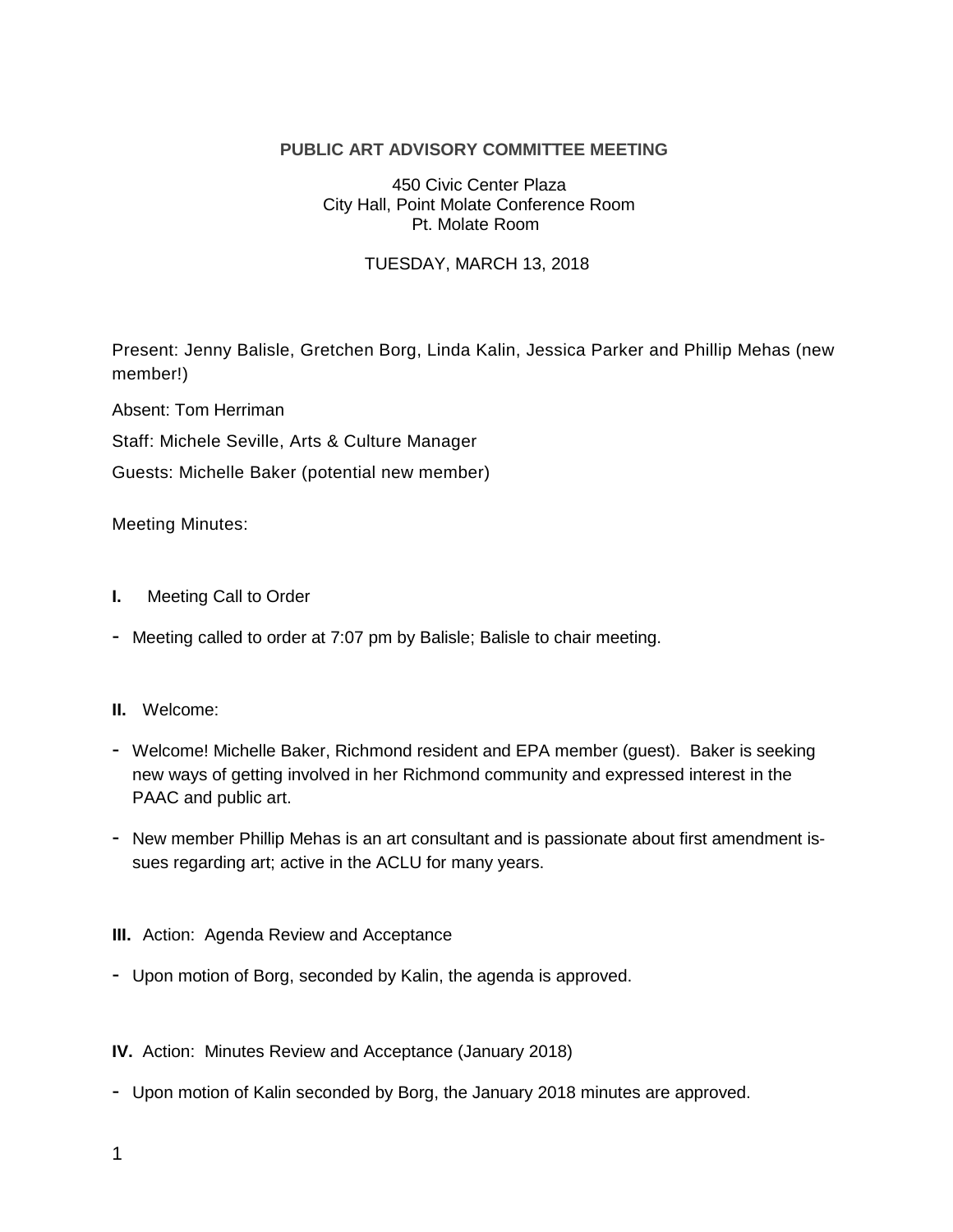- **V.** Discussion on Most Recent Updates to Public Art Policies & Procedures Document (Draft V12.5\_1/7/18) (All)
- Kalin opens discussion by recommending that we take a portion of the Public Art Policies & Procedures document and move to a new place where it might have greater impact. Seville explains that this is something we should decide as PAAC. Essentially, this language move will help recognize committee members by clearly defining PAAC in a resolution or ordinance, rather than buried within the P&P document.
- Additional discussion around the section language calling for public art works to have a minimum requirement of 40 hours of public visibility.
- The idea was floated to rename the PAAC as Public Art Advisory Board. Discussion around how to communicate our responsibilities and accomplishments as a volunteer organization. PAAC members are unanimous about wanting to rename ourselves PAAB. Policies and Procedures subcommittee will make a motion to rename. The term "board" carries more weight than the term "committee" and makes us sound more permanent. Regina Almaguer will be consulted on the language change (she was one of the authors of the Policies & Procedures document.)
- We agreed for ease of editing and viewing between computers, that we might try to organize one Policies & Procedures document with tracked changes in each version.
- Additional discussion around whether or not we should leave out language regarding a "public art plan". PAAC decided to take out "public art plan" language.
- Dropbox presentation from Balisle! Balisle highlighted how we need to organize the process for inviting artists to participate in the Richmond Public Art portfolio library of artists. Balisle mentioned that she will meet with renowned local artist Marva, and that we will work on a statement of inclusivity. Mentioned also that the PAAC could help facilitate a pairing of artist with a fabricator, if the developer would like this option. Seville would like us to pursue organizing our artists roster by medium instead of by personal/professional qualities or characteristics. Transparency is extremely important in this process. Quality will also be a strong consideration. Kalin suggested adding some limitations to the number of pieces an artist can create for a developer in a period of time; this is in the same vein as San Francisco's public art policies.
- **VI.** Discussion/Recap of New Process for PAAC Appointments (all):
- Seville went to the Richmond Mayor's office to talk about what the PAAC appointment process looks like. She wrote up a description of the meeting points but the Mayor's office would like to review and make changes to her description so after this round of feedback, we should have something to discuss.